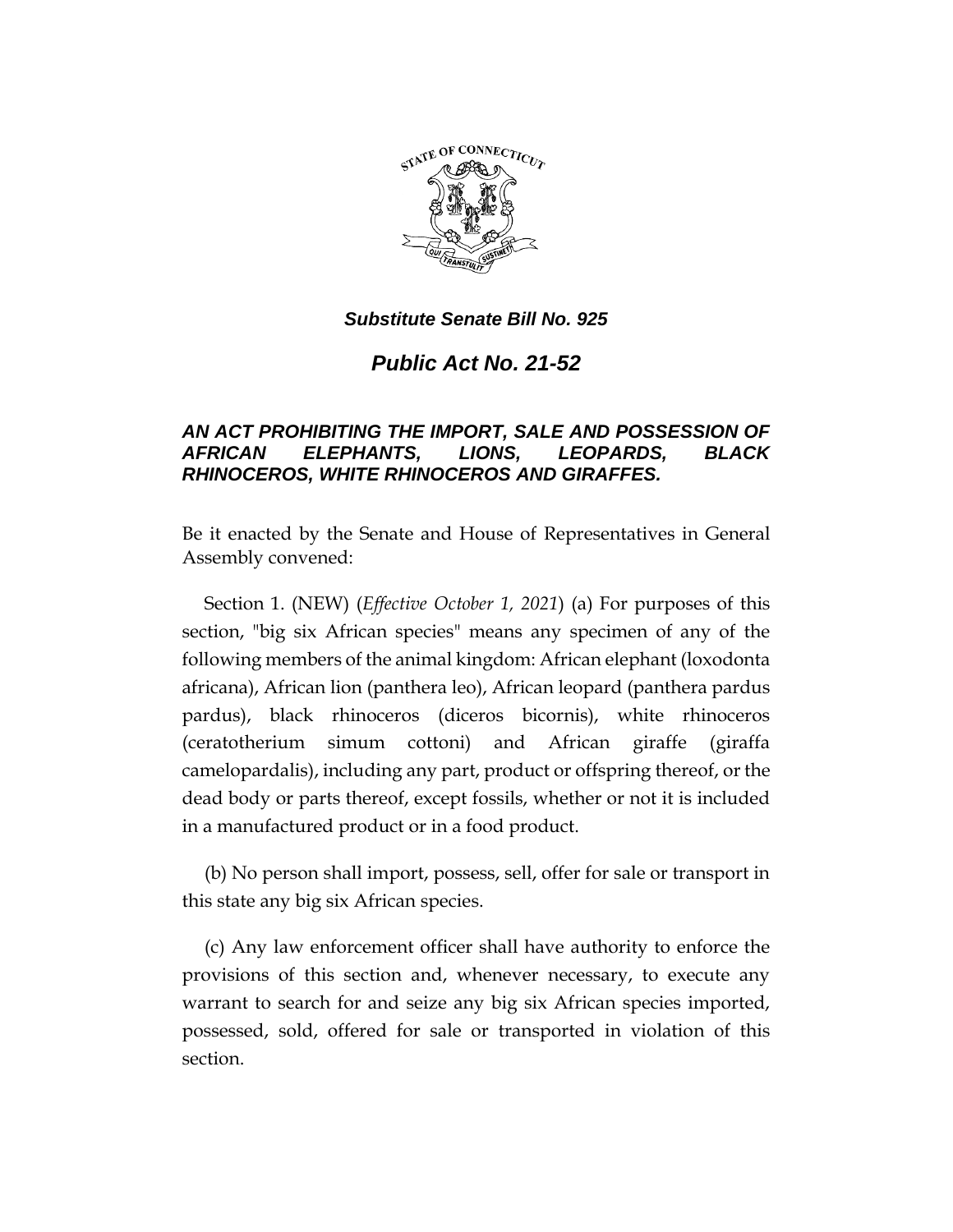(d) The provisions of subsection (b) of this section shall not apply if the possession of such specimen of a big six African species is expressly authorized by any federal law or permit, or if any of the following conditions exist that are not otherwise prohibited by federal law: (1) Such specimen of a big six African species was located or possessed within the state prior to the effective date of this section and the legal owner of such specimen obtained a certificate of possession from the Commissioner of Energy and Environmental Protection not later than one hundred eighty days after the effective date of this section; (2) such specimen of a big six African species is to be part of a temporary or permanent collection of a museum or an educational or scientific institution that has a tax exemption from the federal Internal Revenue Service as an educational or scientific institution or is to be used by a zoological institution for educational purposes, provided such specimen is not subsequently sold, offered for sale, traded, bartered or distributed to any other party that is not a tax exempt museum or educational or scientific institution; (3) such specimen was imported to the state by a tax exempt educational or scientific institution for purposes of research; (4) such specimen of a big six African species is possessed in the state for the purpose of performing taxidermy services, provided such specimen is removed from the state not later than fourteen days following completion of such taxidermy services; or (5) such specimen of a big six African species is distributed directly to a legal beneficiary of a trust or to a legal heir provided: (A) Such specimen was located or possessed by the decedent prior to the effective date of this section, (B) such beneficiary or heir does not subsequently sell, offer for sale, trade, barter or distribute such specimen to any other person, and (C) such beneficiary or heir obtains a certificate of possession from the Commissioner of Energy and Environmental Protection not later than one hundred eighty days after receipt of such specimen.

(e) Any specimen of a big six African species and any other property or item used in connection with a violation of the provisions of this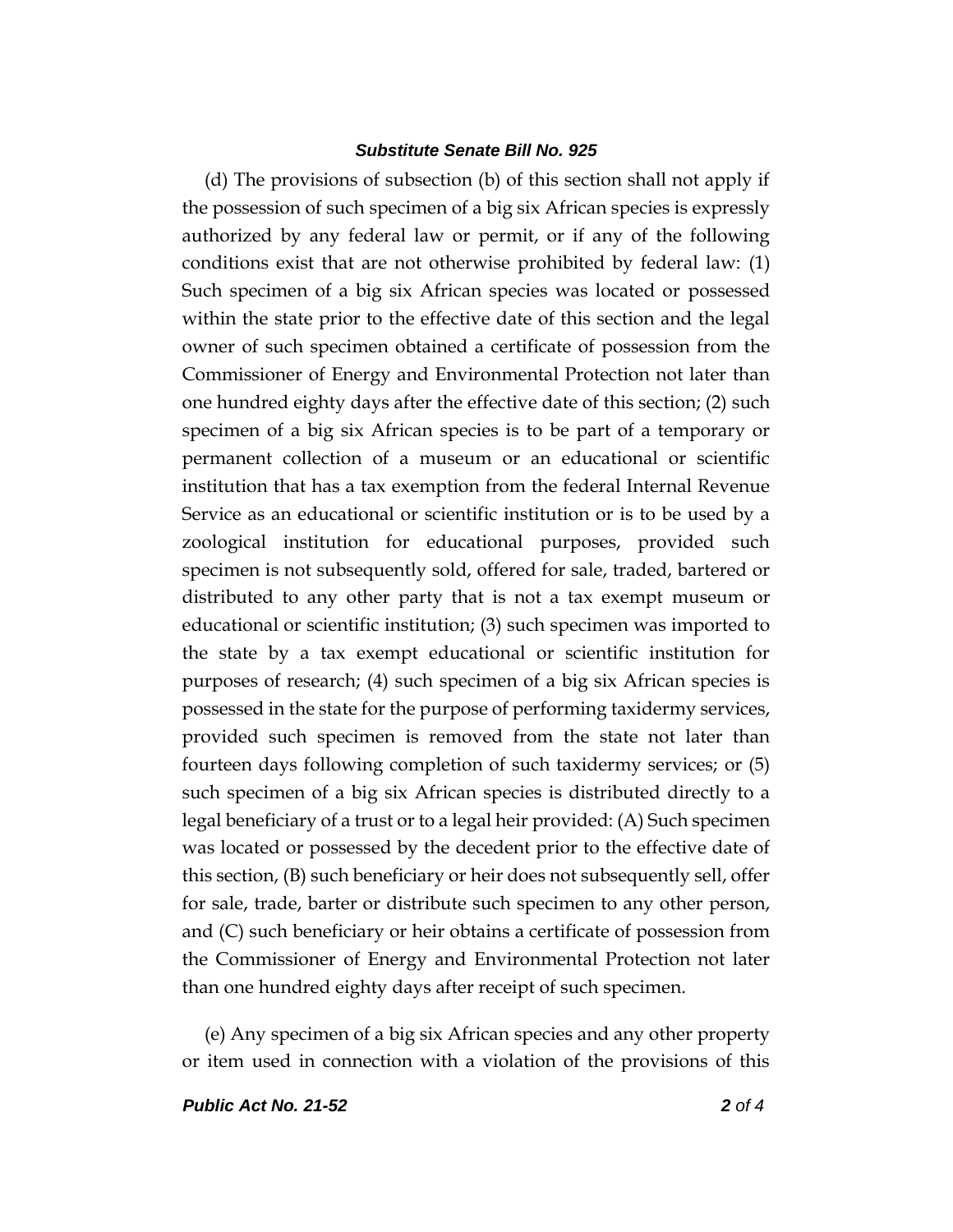section shall be seized and held pending any criminal proceeding pursuant to this section. In any criminal prosecution pursuant to this section, secondary evidence, including, but not limited to, photographs, shall be admissible against the defendant to the same extent as such specimen would be admissible.

(f) (1) Any person who violates the provisions of this section for (A) a first offense shall have committed an infraction, unless such person in good faith at the time of such offense was unaware that he or she was importing, possessing, selling, offering for sale or transporting any specimen of a big six African species, or (B) a second offense shall have committed an infraction if such person previously violated the provisions of this section, but was not found to have committed an infraction because he or she in good faith at the time of such previous offense was unaware that he or she was importing, possessing, selling, offering for sale or transporting any specimen of a big six African species.

(2) Any person who subsequently violates the provisions of this section and whose immediate previous offense for a violation of this section was an infraction under subdivision (1) of this subsection shall be guilty of a class B misdemeanor.

(3) Any person who violates the provisions of this section for any offense subsequent to an offense under subdivision (2) of this subsection shall be guilty of a class D felony.

(g) Any specimen of a big six African species and any other property or item that is seized and held pursuant to this section shall be forfeited and, upon such forfeiture, destroyed if seized from any person who is found to have violated the provisions of this section or who is restrained by a judgment from importing, possessing, selling, offering for sale or transporting any specimen of a big six African species on the grounds that such activity is or would be a violation of the provisions of this